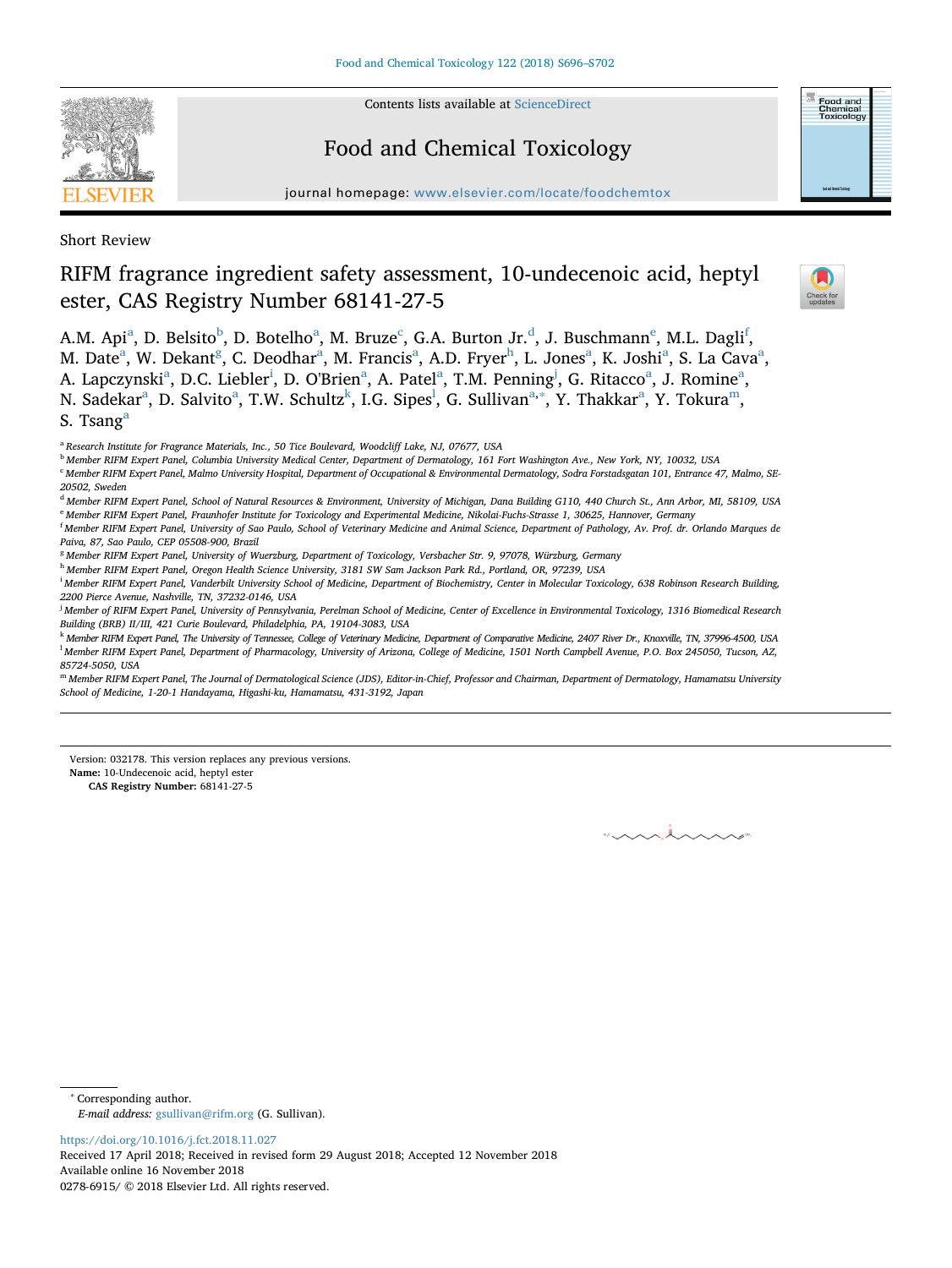**Abbreviation/Definition List: 2-Box Model** - A RIFM, Inc. proprietary *in silico* tool used to calculate fragrance air exposure concentration **AF** - Assessment Factor **BCF** - Bioconcentration Factor **Creme RIFM Model** - The Creme RIFM Model uses probabilistic (Monte Carlo) simulations to allow full distributions of data sets, providing a more realistic estimate of aggregate exposure to individuals across a population ([Comiskey et al., 2015,](#page-6-0) [2017](#page-6-1); [Safford et al., 2015,](#page-6-2) [2017](#page-6-3)) compared to a deterministic aggregate approach **DEREK** - Derek Nexus is an *in silico* tool used to identify structural alerts **DST** - Dermal Sensitization Threshold **ECHA** - European Chemicals Agency **EU** - Europe/European Union **GLP** - Good Laboratory Practice **IFRA** - The International Fragrance Association **LOEL** - Lowest Observable Effect Level **MOE** - Margin of Exposure **MPPD** - Multiple-Path Particle Dosimetry. An *in silico* model for inhaled vapors used to simulate fragrance lung deposition **NA** - North America **NESIL** - No Expected Sensitization Induction Level **NOAEC** - No Observed Adverse Effect Concentration **NOAEL** - No Observed Adverse Effect Level **NOEC** - No Observed Effect Concentration **NOEL** - No Observed Effect Level **OECD** - Organisation for Economic Co-operation and Development **OECD TG** - Organisation for Economic Co-operation and Development Testing Guidelines **PBT** - Persistent, Bioaccumulative, and Toxic **PEC/PNEC** - Predicted Environmental Concentration/Predicted No Effect Concentration **QRA** - Quantitative Risk Assessment **REACH** - Registration, Evaluation, Authorisation, and Restriction of Chemicals **RfD** - Reference Dose **RIFM** - Research Institute for Fragrance Materials **RQ** - Risk Quotient **Statistically Significant** - Statistically significant difference in reported results as compared to controls with a  $p < 0.05$  using appropriate statistical test **TTC** - Threshold of Toxicological Concern **UV/Vis spectra** - Ultraviolet/Visible spectra **VCF** - Volatile Compounds in Food **VoU** - Volume of Use **vPvB** - (very) Persistent, (very) Bioaccumulative **WOE** - Weight of Evidence

#### **The Expert Panel for Fragrance Safety\* concludes that this material is safe under the limits described in this safety assessment.**

This safety assessment is based on the RIFM Criteria Document ([Api et al., 2015](#page-6-4)), which should be referred to for clarifications.

Each endpoint discussed in this safety assessment includes the relevant data that were available at the time of writing (version number in the top box is indicative of the date of approval based on a 2-digit month/day/year), both in the RIFM database (consisting of publicly available and proprietary data) and through publicly available information sources (e.g., SciFinder and PubMed). Studies selected for this safety assessment were based on appropriate test criteria, such as acceptable guidelines, sample size, study duration, route of exposure, relevant animal species, most relevant testing endpoints, etc. A key study for each endpoint was selected based on the most conservative endpoint value (e.g., PNEC, NOAEL, LOEL, and NESIL).

\*[The Expert Panel for Fragrance Safety](http://fragrancesafetypanel.org/) is an independent body that selects its own members and establishes its own operating procedures. The Expert Panel is comprised of internationally known scientists that provide RIFM with guidance relevant to human health and environmental protection.

**Summary: The use of this material under current conditions is supported by existing information.**

10-undecenoic acid, heptyl ester was evaluated for genotoxicity, repeated dose toxicity, developmental toxicity, reproductive toxicity, local respiratory toxicity, phototoxicity/ photoallergenicity, skin sensitization, and environmental safety. Data on read-across analogs heptyl alcohol (CAS #111-70-6) and 10-undecenoic acid (CAS #112-38-9) show that 10-undecenoic acid, heptyl ester is not expected to be genotoxic. Data show that 10-undecenoic acid, heptyl ester does not present a concern for skin sensitization. The repeated dose, reproductive, and local respiratory toxicity endpoints were completed using the Threshold of Toxicological Concern (TTC) for a Cramer Class I material (0.03 mg/ kg/day, 0.03 mg/kg/day, and 1.4 mg/day, respectively). The phototoxicity/photoallergenicity endpoint was completed based on UV spectra. The environmental endpoints were evaluated; 10-undecenoic acid, heptyl ester was found not to be a PBT as per the IFRA Environmental Standards, and its risk quotients, based on its current volume of use in Europe and North America (i.e., PEC/PNEC), are < 1.

#### **Human Health Safety Assessment**

**Repeated Dose Toxicity:** No NOAEL available. Exposure is below the TTC. **Reproductive Toxicity:** No NOAEL available. Exposure is below the TTC. **Skin Sensitization:** Not a concern for skin sensitization. [RIFM \(2003\)](#page-6-5)<br> **Phototoxicity/Photoallergenicity:** Not phototoxic/photoallergenic (UV Spectra, RIFM DB) Phototoxicity/Photoallergenicity: Not phototoxic/photoallergenic **Local Respiratory Toxicity:** No NOAEC available. Exposure is below the TTC. **Environmental Safety Assessment Hazard Assessment: Persistence:** Screening-level: 3.01 (BIOWIN 3) (EPI Suite v4.11; [US EPA, 2012a](#page-6-6)) **Bioaccumulation:** Screening-level: 1706 L/kg (EPI Suite v4.11; [US EPA, 2012a](#page-6-6))<br> **Ecotoxicity:** Screening-level: 96-h fish LC50: 0.002 mg/L (ECOSAR; US EPA, 2012b) **Ecotoxicity:** Screening-level: 96-h fish LC50: 0.002 mg/L **Conclusion:** Not PBT or vPvB as per IFRA Environmental Standards **Risk Assessment: Screening-level:** PEC/PNEC (North America and Europe) > 1 (RIFM Framework; [Salvito et al., 2002\)](#page-6-8)<br> **Critical Ecotoxicity Endpoint:** 96-h fish LC50: 0.002 mg/L (ECOSAR; US EPA, 2012b) **Critical Ecotoxicity Endpoint:** 96-h fish LC50: 0.002 mg/L **RIFM PNEC is:** 0.0002 μg/L

• Revised PEC/PNECs (2015 IFRA VoU): North America and Europe: < 1

**Genotoxicity**: Not genotoxic. (ECHA REACH Dossier: Undec-10-enoic acid; ECHA REACH Dossier: Heptan-1-ol)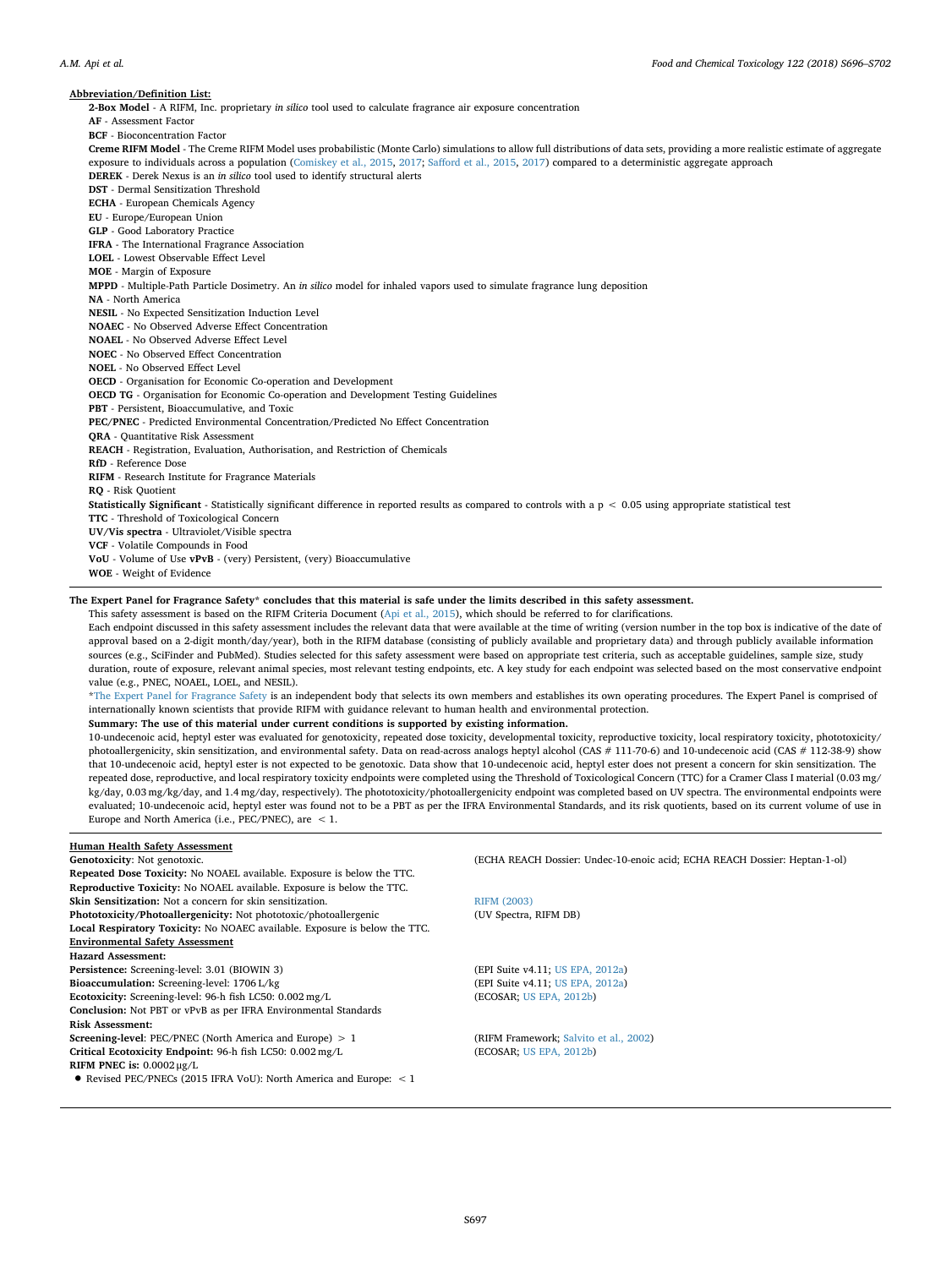# <span id="page-2-0"></span>**1. Identification**

- 1. **Chemical Name:** 10-Undecenoic acid, heptyl ester
- 2. **CAS Registry Number:** 68141-27-5
- 3. **Synonyms:** Heptyl undec-10-enoate; Heptyl 10-undecylenate; 10- Undecenoic acid, heptyl ester
- 4. **Molecular Formula:** C<sub>18</sub>H<sub>34</sub>O<sub>2</sub>
- 5. **Molecular Weight:** 282.47
- 6. **RIFM Number:** 6478
- 7. **Stereochemistry:** Isomer not specified. No stereocenters and 0 total stereoisomers possible.

# **2. Physical data**

- 1. **Boiling Point:** 336.22 °C (EPI Suite)
- 2. **Flash Point:** 309.00 °F TCC (153.89 °C)\*
- 3. Log K<sub>ow</sub>: 7.6 (EPI Suite)
- 4. **Melting Point**: 71.34 °C (EPI Suite)
- 5. **Water Solubility:** 0.004983 mg/L (EPI Suite)
- 6. **Specific Gravity:** Not Available
- 7. **Vapor Pressure:** 0.000052 mm Hg @ 20 °C (EPI Suite 4.0), 0.000102 mm Hg @ 25 °C (EPI Suite)
- 8. **UV Spectra:** Minor absorbance between 290 and 700 nm; molar absorption coefficient is below the benchmark (1000 L mol<sup>-1</sup> ⋅ cm<sup>-1</sup>)
- 9. **Appearance/Organoleptic:** colorless clear liquid (est)\*

\* [http://www.thegoodscentscompany.com/data/rw1438271.html.](http://www.thegoodscentscompany.com/data/rw1438271.html)

#### **3. Exposure**

- 1. **Volume of Use (worldwide band):** < 0.1 metric tons per year [\(IFRA, 2015\)](#page-6-9)
- 2. **95**th **Percentile Concentration in Hydroalcoholics:** 0.10% [\(RIFM,](#page-6-10) [2015](#page-6-10))
- 3. **Inhalation Exposure\*:** 0.0000063 mg/kg/day or 0.00043 mg/day [\(RIFM, 2015](#page-6-10))
- 4. **Total Systemic Exposure\*\*:** 0.0010 mg/kg/day [\(RIFM, 2015](#page-6-10))

\*95th percentile calculated exposure derived from concentration survey data in the Creme RIFM aggregate exposure model ([Comiskey et al., 2015](#page-6-0); [Safford et al., 2015;](#page-6-2) [Safford et al., 2017](#page-6-3); and [Comiskey et al., 2017\)](#page-6-1).

\*\*95th percentile calculated exposure; assumes 100% absorption unless modified by dermal absorption data as reported in Section IV. It is derived from concentration survey data in the Creme RIFM aggregate exposure model and includes exposure via dermal, oral, and inhalation routes whenever the fragrance ingredient is used in products that include these routes of exposure [\(Comiskey et al., 2015;](#page-6-0) [Safford et al.,](#page-6-2) [2015;](#page-6-2) [Safford et al., 2017](#page-6-3); and [Comiskey et al., 2017](#page-6-1)).

# **4. Derivation of systemic absorption**

- 1. **Dermal:** Assumed 100%
- 2. **Oral:** Assumed 100%
- 3. **Inhalation:** Assumed 100%

#### **5. Computational toxicology evaluation**

1. **Cramer Classification:** Class I, Low

| Expert Judgment | Toxtree v 2.6 | OECD QSAR Toolbox v 3.2 |
|-----------------|---------------|-------------------------|
|                 |               |                         |

2. **Analogs Selected:**

a. **Genotoxicity:** Heptyl alcohol (CAS # 111-70-6); 10-Undecenoic

# acid (CAS [# 112-](http://rifmdatabase.rifm.org/RifmDatabase/Studies/112)38-9)

- b. **Repeated Dose Toxicity:** None
- c. **Reproductive Toxicity:** None
- d. **Skin Sensitization:** None
- e. **Phototoxicity/Photoallergenicity:** None
- f. **Local Respiratory Toxicity:** None
- g. **Environmental Toxicity:** None
- 3. **Read-across Justification:** See Appendix below

# **6. Metabolism**

No relevant data available for inclusion in this safety assessment.

# **7. Natural occurrence (discrete chemical) or composition (NCS)**

10-Undecenoic acid, heptyl ester is not reported to occur in food by the VCF.\*

\*VCF Volatile Compounds in Food: database/Nijssen, L.M.; Ingen-Visscher, C.A. van; Donders, J.J.H. (eds). – Version 15.1 – Zeist (The Netherlands): TNO Triskelion, 1963–2014. A continually updated database containing information on published volatile compounds that have been found in natural (processed) food products. Includes FEMA GRAS and EU-Flavis data.

# **8. IFRA standard**

None.

# **9. REACH dossier**

Pre-registered for 11/30/2010; no dossier available as of 03/21/2018.

# **10. Summary**

# *10.1. Human health endpoint summaries*

#### *10.1.1. Genotoxicity*

Based on the current existing data, 10-undecenoic acid, heptyl ester does not present a concern for genotoxicity.

*10.1.1.1. Risk assessment*. 10-Undecenoic acid, heptyl ester was assessed in the BlueScreen assay and found negative for genotoxicity, with and without metabolic activation [\(RIFM, 2014\)](#page-6-11). There are no studies assessing the mutagenic activity of 10-undecenoic acid, heptyl ester; however, considering the hydrolysis of the ester, the appropriate alcohol and acid parts were used to support the safety of this material. The mutagenic activity of heptyl alcohol (CAS # 111-70-6; see Section V) has been evaluated in a bacterial reverse mutation assay conducted in compliance with GLP regulations and in accordance with OECD TG 471 using the standard plate incorporation and preincubation method. *Salmonella typhimurium* strains TA98, TA100, TA1535, TA1537, and TA102 were treated with heptyl alcohol in dimethyl sulfoxide (DMSO) at concentrations up to 5000 μg/plate. No increases in the mean number of revertant colonies were observed at any tested dose in the presence or absence of S9 (ECHA REACH Dossier). Under the conditions of the study, heptyl alcohol was not mutagenic in the Ames test. The mutagenic activity of 10-undecenoic acid (CAS # 112-38-9; see Section V) has been evaluated in a bacterial reverse mutation assay conducted in compliance with GLP regulations and in accordance with OECD TG 471 using the plate incorporation method. *Salmonella typhimurium* strains TA1535, TA1537, TA1538, TA98, and TA100 were treated with 10-undecenoic acid in DMSO at concentrations up to 5000 μg/ plate. No increases in the mean number of revertant colonies were observed at any tested dose in the presence or absence of S9 (ECHA REACH Dossier). Under the conditions of the study, 10-undecenoic acid was not mutagenic in the Ames test.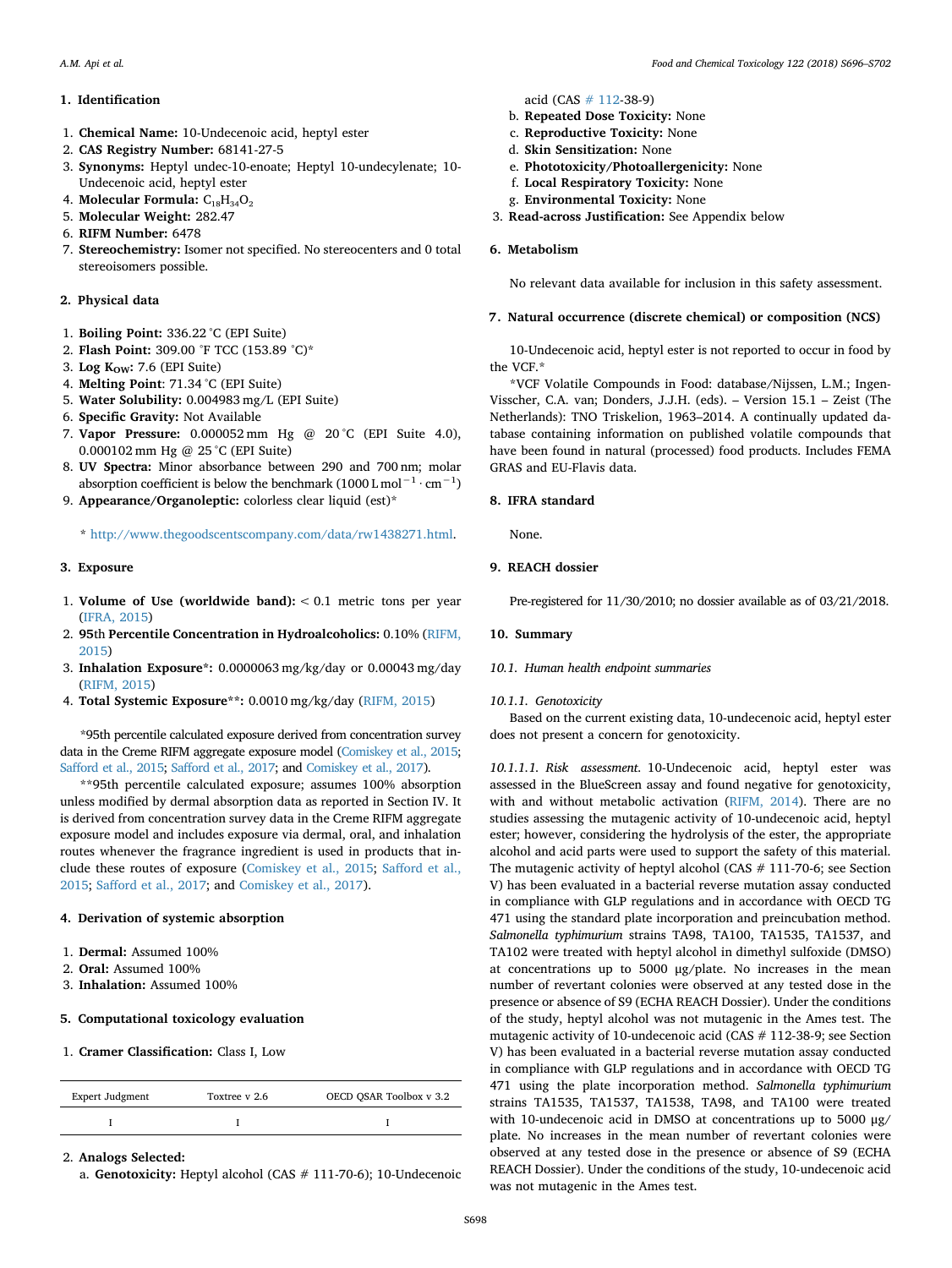The clastogenicity of heptyl alcohol (CAS # 111-70-6; see Section V) was assessed in an *in vitro* chromosome aberration study conducted in compliance with GLP regulations and in accordance with OECD TG 473. Human peripheral blood lymphocytes were treated with heptyl alcohol in DMSO at concentrations up to 5000 μg/mL in the presence and absence of metabolic activation. No statistically significant increases in the frequency of cells with structural chromosomal aberrations or polyploid cells were observed with any concentration of the test item, either with or without S9 metabolic activation (ECHA REACH Dossier). Under the conditions of the study, heptyl alcohol was considered to be non-clastogenic to in the *in vitro* chromosome aberration assay. The clastogenic activity of 10-undecenoic acid (CAS # 112-38-9; see Section V) was evaluated in an *in vivo* micronucleus test conducted in compliance with GLP regulations and in accordance with OECD TG 474. The test material was administered in 10% gum Arabic via oral gavage to groups of male and female CD-1 mice. Doses of 1000, 2000, or 4000 mg/kg were administered. Mice from each dose level were euthanized at 24, 48, or 72 h, and the bone marrow was extracted and examined for polychromatic erythrocytes. 10-Undecenoic acid did not induce a statistically significant increase in the incidence of micronucleated polychromatic erythrocytes in the bone marrow (ECHA REACH Dossier). Under the conditions of the study, 10-undecenoic acid was considered to be not clastogenic in the *in vivo* micronucleus test.

Based on the data available and read-across to heptyl alcohol and 10-undecenoic acid, 10-undecenoic acid, heptyl ester does not present a concern for genotoxic potential.

**Additional References:** None.

**Literature Search and Risk Assessment Completed On:** 07/26/2017.

#### *10.1.2. Repeated dose toxicity*

There are insufficient repeated dose toxicity data on 10-undecenoic acid, heptyl ester or any read-across materials. The total systemic exposure to 10-undecenoic acid, heptyl ester is below the TTC for the repeated dose toxicity endpoint of a Cramer Class I material at the current level of use.

*10.1.2.1. Risk assessment*. There are no repeated dose toxicity data on 10-undecenoic acid, heptyl ester or any read-across materials that can be used to support the repeated dose toxicity endpoint. The total systemic exposure to 10-undecenoic acid, heptyl ester (1.0 μg/kg/day) is below the TTC (30 μg/kg bw/day) [\(Kroes et al., 2007\)](#page-6-12) for the repeated dose toxicity endpoint of a Cramer Class I material at the current level of use.

**Additional References:** None.

**Literature Search and Risk Assessment Completed On:** 07/25/17.

#### *10.1.3. Reproductive toxicity*

There are insufficient reproductive toxicity data on 10-undecenoic acid, heptyl ester or any read-across materials. The total systemic exposure to 10 undecenoic acid, heptyl ester is below the TTC for the reproductive toxicity endpoint of a Cramer Class I material at the current level of use.

*10.1.3.1. Risk assessment*. There are no reproductive toxicity data on 10 undecenoic acid, heptyl ester or any read-across materials that can be used to support the reproductive toxicity endpoint. The total systemic exposure to 10-undecenoic acid, heptyl ester (1.0 μg/kg/day) is below the TTC (30 μg/kg bw/day) [\(Kroes et al., 2007\)](#page-6-12) for the reproductive toxicity endpoint of a Cramer Class I material at the current level of use. **Additional References:** None.

**Literature Search and Risk Assessment Completed On:** 07/25/17.

# *10.1.4. Skin sensitization*

Based on the existing data, 10-undecenoic acid, heptyl ester does not present a concern for skin sensitization.

*10.1.4.1. Risk assessment*. Based on the existing data, 10-undecenoic acid, heptyl ester does not present a concern for skin sensitization. The chemical structure of the material indicates that it would not be

expected to react with skin proteins (Toxtree 2.6.13; OECD toolbox v3.4). In a murine local lymph node assay (LLNA), 10-undecenoic acid, heptyl ester was found to be negative up to a maximum tested concentration of 40% which resulted in a Stimulation Index (SI) of 0.9 ([RIFM, 2003\)](#page-6-5). Based on the weight of evidence from structural analysis and animal studies, 10-undecenoic acid, heptyl ester does not present a concern for skin sensitization.

# **Additional References:** None.

**Literature Search and Risk Assessment Completed On:** 07/20/ 2017.

# *10.1.5. Phototoxicity/photoallergenicity*

Based on the available UV/Vis spectra, 10-undecenoic acid, heptyl ester would not be expected to present a concern for phototoxicity or photoallergenicity.

*10.1.5.1. Risk assessment*. There are no phototoxicity studies available for 10-undecenoic acid, heptyl ester in experimental models. UV/Vis absorption spectra indicate minor absorption between 290 and 700 nm. The corresponding molar absorption coefficient is well below the benchmark of concern for phototoxicity and photoallergenicity [\(Henry](#page-6-13) [et al., 2009\)](#page-6-13). Based on lack of absorbance, 10-undecenoic acid, heptyl ester does not present a concern for phototoxicity or photoallergenicity.

*10.1.5.2. UV spectra analysis*. UV/Vis absorption spectra (OECD TG 101) were obtained. The spectra indicate minor absorbance in the range of 290–700 nm. The molar absorption coefficient is below the benchmark of concern for phototoxic effects, 1000 L ∙ mol-1 ∙ cm-1 [\(Henry et al., 2009\)](#page-6-13).

**Additional References:** None.

**Literature Search and Risk Assessment Completed On:** 07/12/17.

#### *10.1.6. Local Respiratory Toxicity*

The margin of exposure could not be calculated due to lack of appropriate data. The exposure level for 10-undecenoic acid, heptyl ester is below the Cramer Class I TTC value for inhalation exposure local effects.

*10.1.6.1. Risk assessment*. There are no inhalation data available on 10 undecenoic acid, heptyl ester. Based on the Creme RIFM Model, the inhalation exposure is 0.00043 mg/day. This exposure is 3256 times lower than the Cramer Class I TTC value of 1.4 mg/day (based on human lung weight of 650 g; [Carthew et al., 2009](#page-6-14)); therefore, the exposure at the current level of use is deemed safe.

# **Additional References:** None.

**Literature Search and Risk Assessment Completed On:** 08/02/ 2017.

#### *10.2. Environmental endpoint summary*

#### *10.2.1. Screening-level assessment*

A screening-level risk assessment of 10-undecenoic acid, heptyl ester was performed following the RIFM Environmental Framework ([Salvito et al., 2002](#page-6-8)), which provides 3 tiered levels of screening for aquatic risk. In Tier 1, only the material's regional VoU, its log  $K_{OW}$ , and its molecular weight are needed to estimate a conservative risk quotient (RQ), expressed as the ratio Predicted Environmental Concentration/ Predicted No Effect Concentration (PEC/PNEC). A general QSAR with a high uncertainty factor applied is used to predict fish toxicity, as discussed in [Salvito et al. \(2002\)](#page-6-8). In Tier 2, the RQ is refined by applying a lower uncertainty factor to the PNEC using the ECOSAR model ([US](#page-6-7) [EPA, 2012b](#page-6-7)), which provides chemical class–specific ecotoxicity estimates. Finally, if necessary, Tier 3 is conducted using measured biodegradation and ecotoxicity data to refine the RQ, thus allowing for lower PNEC uncertainty factors. The data for calculating the PEC and PNEC for this safety assessment are provided in the table below. For the PEC, the range from the most recent IFRA Volume of Use Survey is reviewed. The PEC is then calculated using the actual regional tonnage,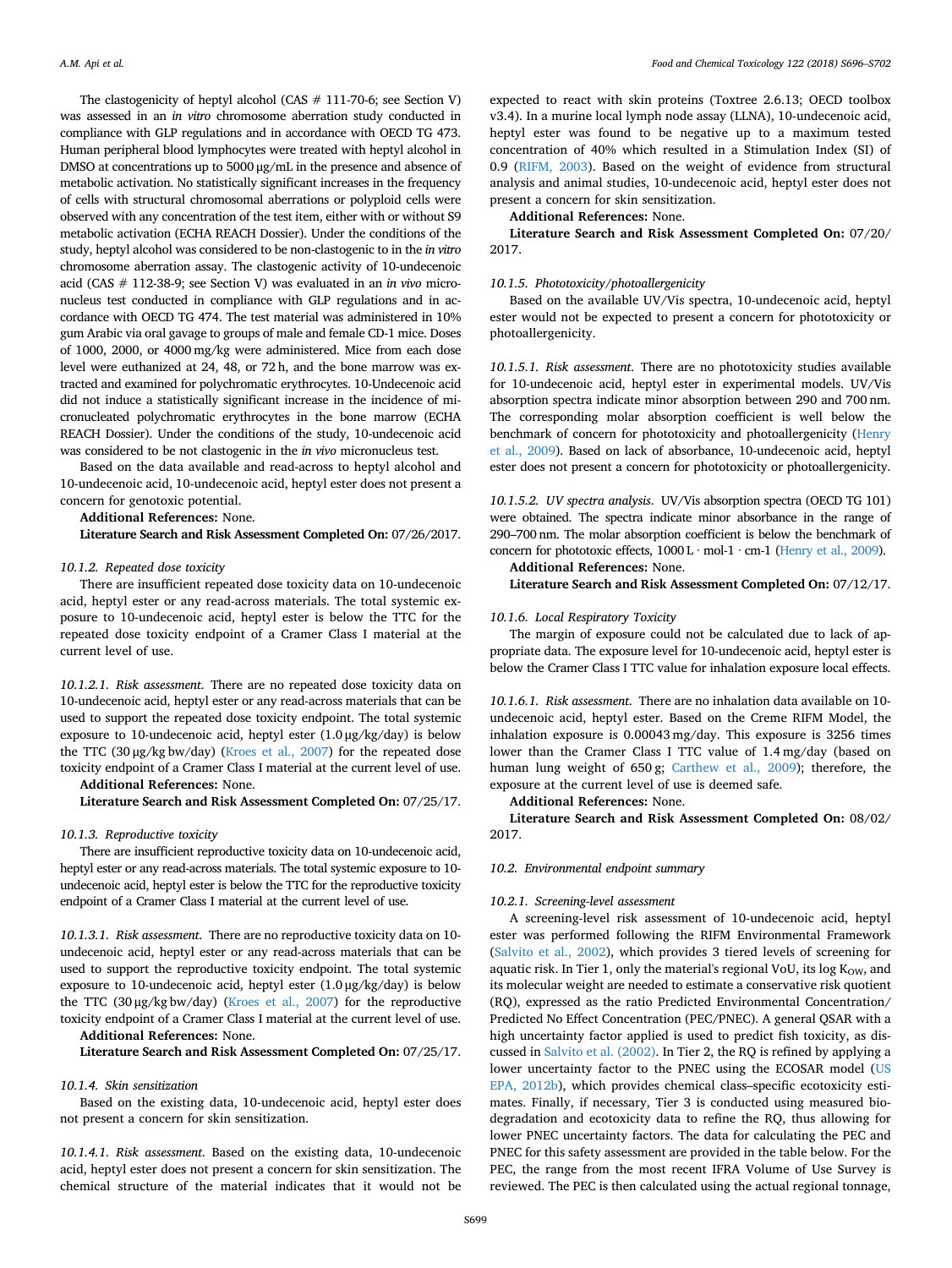not the extremes of the range. Following the RIFM Environmental Framework, 10-undecenoic acid, heptyl ester was identified as a fragrance material with the potential to present a possible risk to the aquatic environment (i.e., its screening-level PEC/PNEC > 1).

A screening-level hazard assessment using EPI Suite v4.11 ([US EPA,](#page-6-6) [2012a\)](#page-6-6) did not identify 10-undecenoic acid, heptyl ester as possibly persistent or bioaccumulative based on its structure and physical– chemical properties. This screening-level hazard assessment considers the potential for a material to be persistent *and* bioaccumulative *and* toxic, or very persistent *and* very bioaccumulative as defined in the Criteria Document [\(Api et al., 2015](#page-6-4)). As noted in the Criteria Document, the screening criteria applied are the same as those used in the EU for REACH ([ECHA, 2012\)](#page-6-15). For persistence, if the EPI Suite model BIOWIN 3 predicts a value < 2.2 and either BIOWIN 2 or BIOWIN 6 predicts a value < 0.5, then the material is considered potentially persistent. A material would be considered potentially bioaccumulative if the EPI Suite model BCFBAF predicts a fish BCF  $\geq$  2000 L/kg. Ecotoxicity is determined in the above screening-level risk assessment. If, based on these model outputs (Step 1), additional assessment is required, a WoEbased review is then performed (Step 2). This review considers available data on the material's physical–chemical properties, environmental fate (e.g., OECD Guideline biodegradation studies or die-away studies), fish bioaccumulation, and higher-tier model outputs (e.g., US EPA's BIOWIN and BCFBAF found in EPI Suite v4.11). Data on persistence and bioaccumulation are reported below and summarized in the Environmental Safety Assessment section prior to Section [1.](#page-2-0)

#### *10.2.2. Risk assessment*

Based on current Volume of Use (2011), 10-undecenoic acid, heptyl ester presents a risk to the aquatic compartment in the screening-level assessment.

*Biodegradation:* No data available. *Ecotoxicity:* No data available.

#### *Other available data*

10-Undecenoic acid, heptyl ester has been pre-registered for REACH with no additional data at this time.

# *10.2.3. Risk assessment refinement*

Ecotoxicological data and PNEC derivation (all endpoints reported in mg/L; PNECs in μg/L).

Endpoints used to calculate PNEC are underlined.

| Exposure                            | Europe | North America |  |
|-------------------------------------|--------|---------------|--|
| $Log K_{ow}$ Used                   | 7.6    | 7.6           |  |
| Biodegradation Factor Used          | 0      | 0             |  |
| Dilution Factor                     | 3      | 3             |  |
| Regional Volume of Use Tonnage Band | < 1    | Not reported  |  |
| Risk Characterization: PEC/PNEC     | - 1    | N/A           |  |

Based on available data, the RQ for this material is  $\leq 1$ . No further assessment is necessary.

**The RIFM PNEC is 0.0002 μg/L. The revised PEC/PNECs for EU and NA** are < 1; therefore, the material does not present a risk to the aquatic environment at the current reported volumes of use.

**Literature Search and Risk Assessment Completed On:** 7/31/17.

# **11. Literature Search\***

- **RIFM Database:** Target, Fragrance Structure Activity Group materials, other references, JECFA, CIR, SIDS
- **ECHA:** <http://echa.europa.eu/>
- **NTP:** <https://ntp.niehs.nih.gov/>
- OECD Toolbox<br>• SciFinder:
- **SciFinder:** [https://scifinder.cas.org/scifinder/view/scifinder/](https://scifinder.cas.org/scifinder/view/scifinder/scifinderExplore.jsf) [scifinderExplore.jsf](https://scifinder.cas.org/scifinder/view/scifinder/scifinderExplore.jsf)
- **PubMed:** <http://www.ncbi.nlm.nih.gov/pubmed>
- **TOXNET:** <http://toxnet.nlm.nih.gov/>
- **IARC:** [http://monographs.iarc.fr](http://monographs.iarc.fr/)
- **OECD SIDS:** <http://webnet.oecd.org/hpv/ui/Default.aspx>
- **EPA ACToR:** <https://actor.epa.gov/actor/home.xhtml>
- **US EPA HPVIS:** [https://ofmpub.epa.gov/oppthpv/public\\_search.](https://ofmpub.epa.gov/oppthpv/public_search.publicdetails?submission_id=24959241&ShowComments=Yes&sqlstr=null&recordcount=0&User_title=DetailQuery%20Results&EndPointRpt=Y) [publicdetails?submission\\_id=24959241&ShowComments=Yes&](https://ofmpub.epa.gov/oppthpv/public_search.publicdetails?submission_id=24959241&ShowComments=Yes&sqlstr=null&recordcount=0&User_title=DetailQuery%20Results&EndPointRpt=Y) [sqlstr=null&recordcount=0&User\\_title=DetailQuery%20Results&](https://ofmpub.epa.gov/oppthpv/public_search.publicdetails?submission_id=24959241&ShowComments=Yes&sqlstr=null&recordcount=0&User_title=DetailQuery%20Results&EndPointRpt=Y)  $EndPointRpt = Y#submission$
- **Japanese NITE:** <http://www.safe.nite.go.jp/english/db.html>
- **Japan Existing Chemical Data Base (JECDB):** [http://dra4.nihs.go.](http://dra4.nihs.go.jp/mhlw_data/jsp/SearchPageENG.jsp) [jp/mhlw\\_data/jsp/SearchPageENG.jsp](http://dra4.nihs.go.jp/mhlw_data/jsp/SearchPageENG.jsp)
- **Google:** [https://www.google.com](https://www.google.com/webhp?tab=ww&ei=KMSoUpiQK-arsQS324GwBg&ved=0CBQQ1S4)
- **ChemIDplus:** <https://chem.nlm.nih.gov/chemidplus/>

Search keywords: CAS number and/or material names.

|                          | (mg/L)  | (Daphnia) | (Algae) |           |          |         |
|--------------------------|---------|-----------|---------|-----------|----------|---------|
|                          |         | (mg/L)    | (mg/L)  |           |          |         |
| Framework<br><b>RIFM</b> |         |           |         |           |          |         |
| Screening-level (Tier    | 0.00512 |           |         | 1,000,000 | 5.12E-06 |         |
| 1)                       |         |           |         |           |          |         |
| ECOSAR<br>Acute          |         |           |         |           |          | Esters  |
| Endpoints<br>(Tier 2)    | 0.02    | 0.023     | 0.004   |           |          |         |
| Ver 1.11                 |         |           |         |           |          |         |
| <b>ECOSAR</b><br>Acute   |         |           |         |           |          | Neutral |
| Endpoints<br>(Tier 2)    | 0.002   | 0.002     | 0.013   | 10,000    | 0.0002   | Organic |
| Ver 1.11                 |         |           |         |           |          |         |

Exposure information and PEC calculation (following RIFM Environmental Framework: [Salvito et al., 2002](#page-6-8)).

\*Information sources outside of RIFM's database are noted as appropriate in the safety assessment. This is not an exhaustive list. The links listed above were active as of 06/12/2018.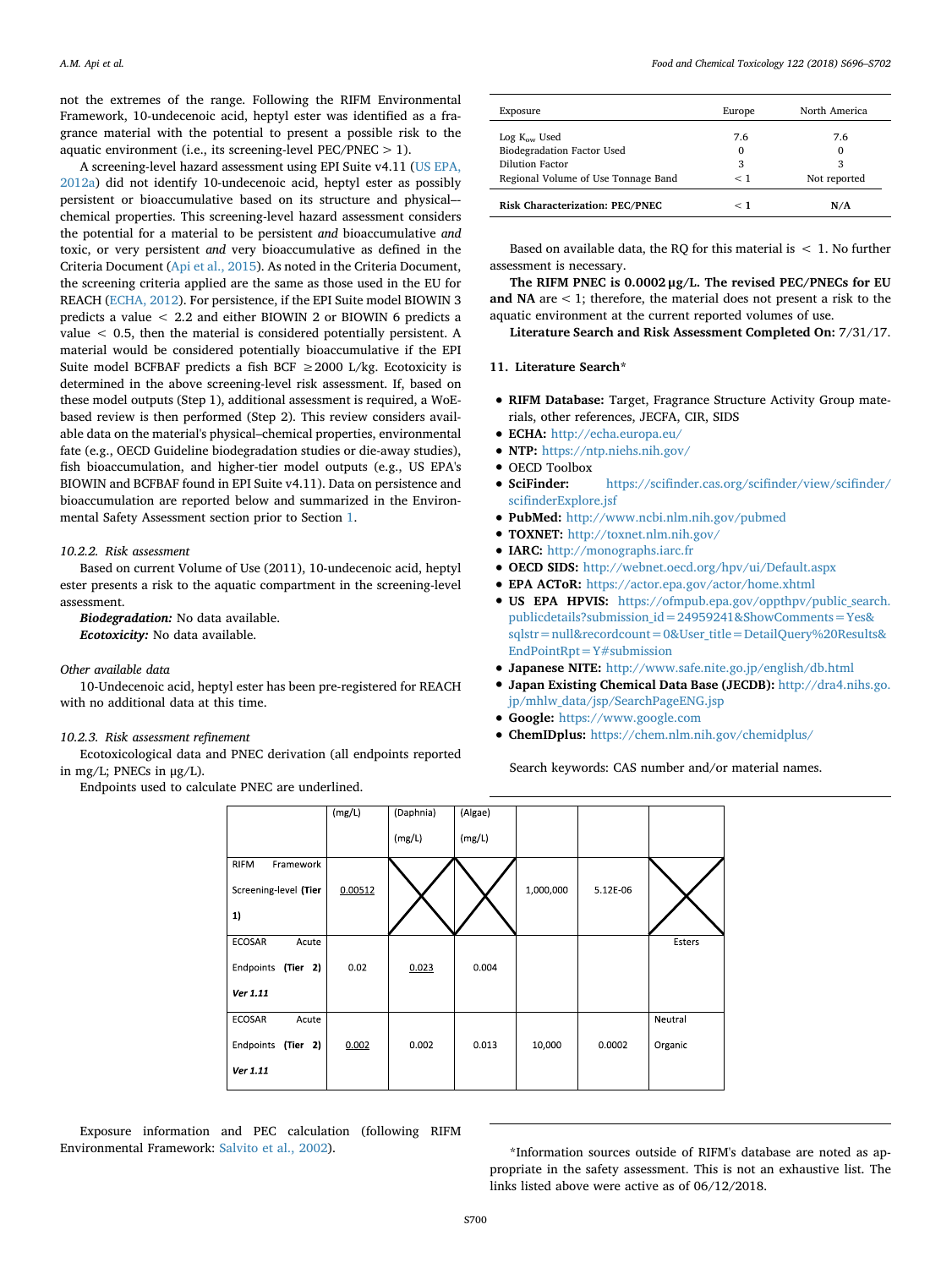#### **Conflicts of interest**

The authors declare that they have no conflicts of interest.

#### **Appendix A. Supplementary data**

Supplementary data to this article can be found online at [https://doi.org/10.1016/j.fct.2018.11.027.](https://doi.org/10.1016/j.fct.2018.11.027)

#### **Appendix**

#### *Read-across Justification*

*Methods*

The read-across analogs were identified following the strategy for structuring and reporting a read-across prediction of toxicity described in [Schultz et al. \(2015\)](#page-6-16). The strategy is also consistent with the guidance provided by OECD within Integrated Approaches for Testing and Assessment ([OECD, 2015](#page-6-17)) and the European Chemical Agency read-across assessment framework ([ECHA, 2016](#page-6-18)).

- First, materials were clustered based on their structural similarity. Second, data availability and data quality on the selected cluster were examined. Third, appropriate read-across analogs from the cluster were confirmed by expert judgment.
- Tanimoto structure similarity scores were calculated using FCFC4 fingerprints ([Rogers and Hahn, 2010](#page-6-19)).
- The physical–chemical properties of the target substance and the read-across analogs were calculated using EPI Suite v4.11 ([US EPA, 2012a\)](#page-6-6).
- $\bullet$  J<sub>max</sub> values were calculated using RIFM's skin absorption model (SAM). The parameters were calculated using the consensus model [\(Shen et al.,](#page-6-20) [2014](#page-6-20)).
- DNA binding, mutagenicity, genotoxicity alerts, and oncologic classification predictions were generated using OECD QSAR Toolbox v3.4 [\(OECD,](#page-6-21) [2012](#page-6-21)).
- ER binding and repeat dose categorization were generated using OECD QSAR Toolbox v3.4 [\(OECD, 2012](#page-6-21)).
- Developmental toxicity was predicted using CAESAR v2.1.7 ([Cassano et al., 2010\)](#page-6-22), and skin sensitization was predicted using Toxtree 2.6.13. • Protein binding was predicted using OECD QSAR Toolbox v3.4 [\(OECD, 2012\)](#page-6-21).
- The major metabolites for the target and read-across analogs were determined and evaluated using OECD QSAR Toolbox v3.4 [\(OECD, 2012](#page-6-21)).

|                                                                                                            | <b>Target Material</b>                  | Read-across Material                    | Read-across Material                    |  |  |  |  |
|------------------------------------------------------------------------------------------------------------|-----------------------------------------|-----------------------------------------|-----------------------------------------|--|--|--|--|
| <b>Principal Name</b>                                                                                      | 10-Undecenoic acid, heptyl              | 10-Undecenoic acid                      | Heptyl alcohol                          |  |  |  |  |
|                                                                                                            | ester                                   |                                         |                                         |  |  |  |  |
| CAS No.                                                                                                    | 68141-27-5                              | 112-38-9                                | 111-70-6                                |  |  |  |  |
| <b>Structure</b>                                                                                           |                                         |                                         |                                         |  |  |  |  |
|                                                                                                            |                                         |                                         |                                         |  |  |  |  |
|                                                                                                            |                                         |                                         |                                         |  |  |  |  |
|                                                                                                            |                                         |                                         |                                         |  |  |  |  |
| <b>Similarity (Tanimoto Score)</b>                                                                         |                                         | <b>NA</b>                               | <b>NA</b>                               |  |  |  |  |
| Read-across Endpoint                                                                                       |                                         | • Genotoxicity                          | $\bullet$ Genotoxicity                  |  |  |  |  |
| <b>Molecular Formula</b>                                                                                   | $C_{18}H_{34}O_2$                       | $C_{11}H_{20}O_2$                       | $C_7H_{16}O_2$                          |  |  |  |  |
| <b>Molecular Weight</b>                                                                                    | 282.47                                  | 184.28                                  | 116.21                                  |  |  |  |  |
| Melting Point (°C, EPI Suite)                                                                              | 71.34                                   | 71.46                                   | $-26.03$                                |  |  |  |  |
| Boiling Point (°C, EPI Suite)                                                                              | 336.22                                  | 293.11                                  | 180.33                                  |  |  |  |  |
| Vapor Pressure (Pa @ 25°C, EPI Suite)                                                                      | 0.0136                                  | 0.935                                   | 39.8                                    |  |  |  |  |
| Log Kow (KOWWIN v1.68 in EPI Suite)                                                                        | 7.6                                     | 3.86                                    | 2.62                                    |  |  |  |  |
| Water Solubility (mg/L, @ 25°C, WSKOW v1.42 in EPI Suite)                                                  | 0.004983                                | 73.7                                    | 1670                                    |  |  |  |  |
| $J_{max}$ (mg/cm <sup>2</sup> /h, SAM)                                                                     | 0.062                                   | 8.003                                   | 173.534                                 |  |  |  |  |
| Henry's Law (Pam <sup>3</sup> /mol, Bond Method, EPI Suite)                                                | 9.16E-003                               | 5.30E-001                               | $2.37E + 000$                           |  |  |  |  |
|                                                                                                            | Genotoxicity                            |                                         |                                         |  |  |  |  |
| DNA Binding (OASIS v1.4, QSAR Toolbox v3.4)                                                                | • No alert found                        | • No alert found                        | • No alert found                        |  |  |  |  |
| <b>DNA Binding (OECD</b>                                                                                   | • No alert found                        | • No alert found                        | • No alert found                        |  |  |  |  |
| <b>OSAR Toolbox v3.4)</b>                                                                                  |                                         |                                         |                                         |  |  |  |  |
| Carcinogenicity (ISS)                                                                                      | • Non-carcinogen (low re-<br>liability) | • Non-carcinogen (low re-<br>liability) | • Non-carcinogen (low re-<br>liability) |  |  |  |  |
| DNA Binding (Ames, MN, CA, OASIS v1.1)                                                                     | • No alert found                        | • No alert found                        | • No alert found                        |  |  |  |  |
| In Vitro Mutagenicity (Ames, ISS)                                                                          | • No alert found                        | • No alert found                        | • No alert found                        |  |  |  |  |
| In Vivo Mutagenicity (Micronucleus, ISS)                                                                   | • No alert found                        | • No alert found                        | • No alert found                        |  |  |  |  |
| <b>Oncologic Classification</b>                                                                            | • Not classified                        | • Not classified                        | • Not classified                        |  |  |  |  |
| <b>Metabolism</b>                                                                                          |                                         |                                         |                                         |  |  |  |  |
| Rat Liver S9 Metabolism Simulator and Structural Alerts for Metabolites (OECD<br><b>OSAR Toolbox v3.4)</b> | See Supplemental Data 1                 | See Supplemental Data 2                 | See Supplemental Data 3                 |  |  |  |  |

#### **Summary**

There are insufficient toxicity data on 10-undecenoic acid, heptyl ester (CAS # 68141-27-5). Hence, *in silico* evaluation was conducted to